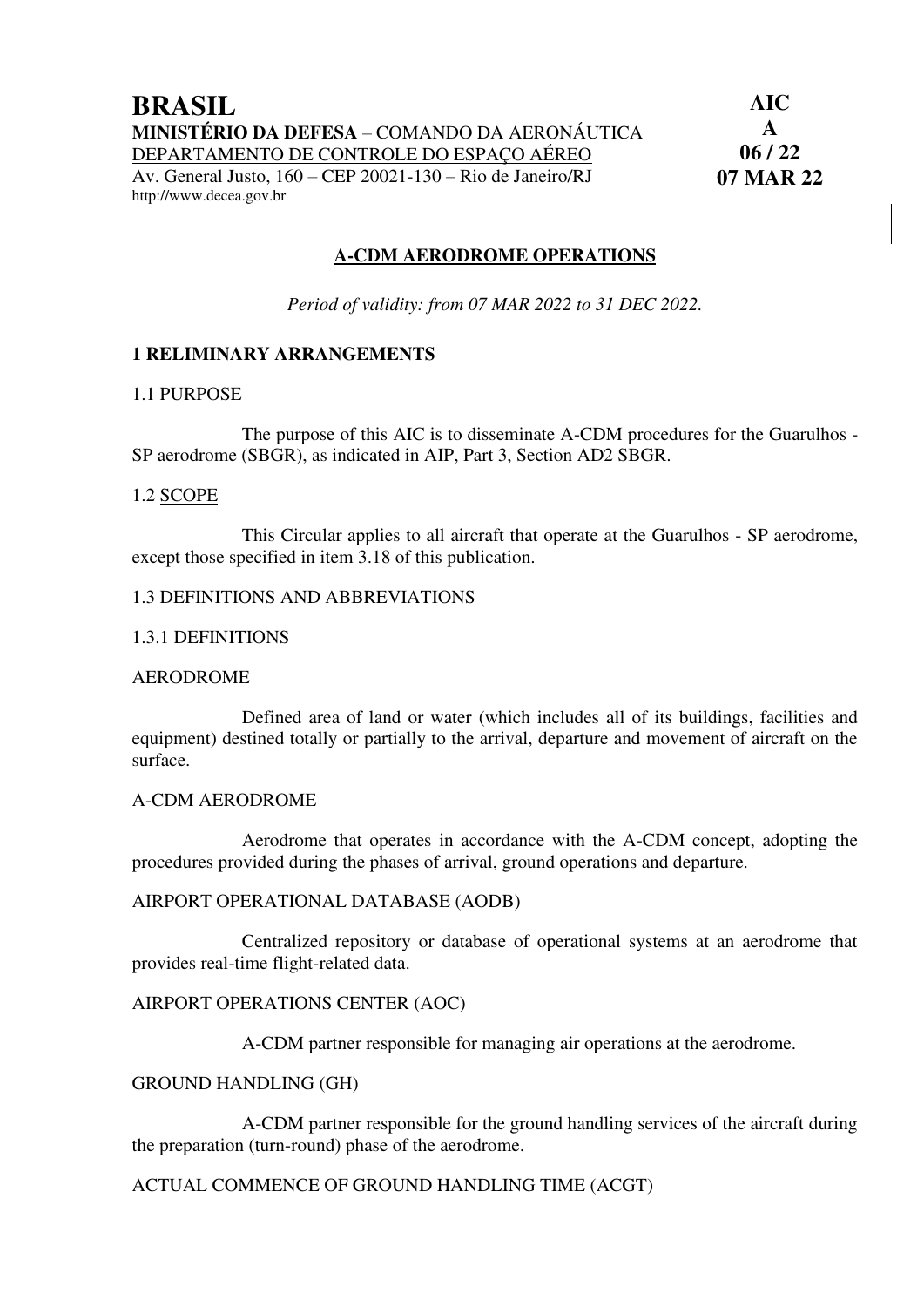Actual time when ground handling starts on an aircraft.

#### ACTUAL LANDING TIME (ALDT)

The actual time the aircraft lands on the runway.

#### ACTUAL IN-BLOCK TIME (AIBT)

Actual time when an aircraft receives the chocks at the parking position.

#### ACTUAL OFF-BLOCK TIME (AOBT)

Actual time at which the aircraft initiates departure-related movement.

#### ACTUAL READY TIME (ARDT)

Time when the aircraft is effectively ready for start up and/or push back.

#### ACTUAL START UP APPROVAL TIME (ASAT)

Actual time when the aircraft receives start up and/or push back approval from the ATC Unit.

#### ACTUAL START BOARDING TIME (ASBT)

Actual time when boarding a flight is actually initiated, considering the moment when passengers enter the boarding bridge or another means of transport to go to a remote boarding position.

#### ACTUAL START UP REQUEST TIME (ASRT)

Time when the pilot requests engines start up and/or push back clearance.

#### ESTIMATED IN-BLOCK TIME (EIBT)

The estimated time for an aircraft to receive the chocks at the parking position.

#### ESTIMATED LANDING TIME (ELDT)

The estimated time at which the aircraft will land on the runway.

### SCHEDULED OFF-BLOCK TIME (SOBT)

Time when a flight is scheduled to depart from a parking position, according to the airport slot negotiated between the airline, airport administrator and regulatory agency.

#### TARGET OFF-BLOCK TIME (TOBT)

Time when the Aircraft Operator (AO) or Ground Handler (GH) **estimates** that an aircraft will be ready, all doors closed, boarding bridge removed (if applicable), push-back vehicle present and crew ready to start up/push back immediately upon reception of clearance from the control tower.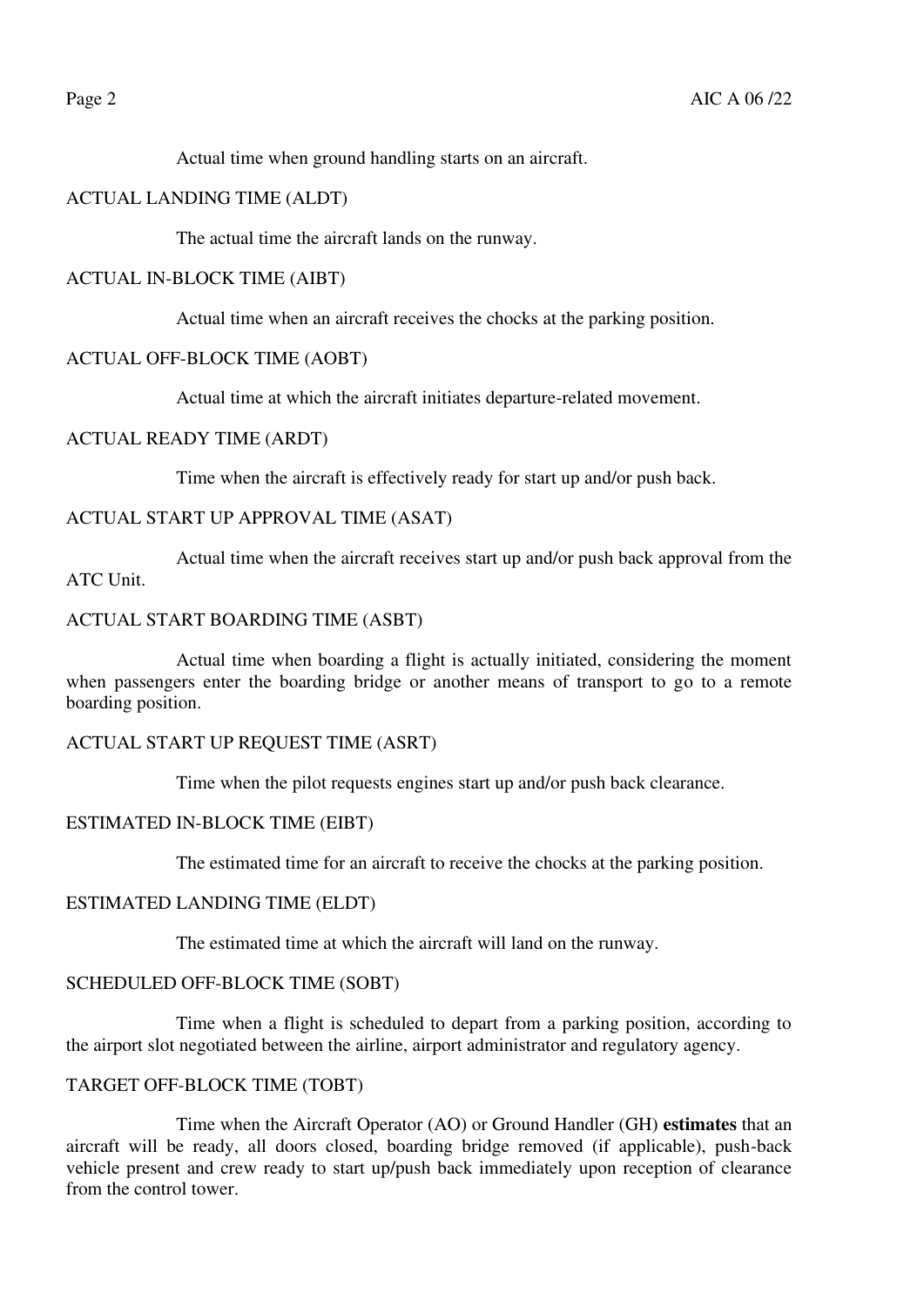# TARGET START UP APPROVAL TIME (TSAT)

The target time provided by the system in which the ATC Unit will seek to provide clearance for push back and/or start up. This time takes into account the TOBT informed by the AO/GH and other operational variables, as well as the aircraft traffic situation at the moment.

#### ATFM CALCULATED TAKE-OFF TIME (CTOT)

Time calculated by the ATFM Unit (NO) for the allocation of departure time based on the optimization of air traffic flow.

#### TARGET TAKE-OFF TIME (TTOT)

Estimated take off time based on TOBT and TSAT times. Before receiving the TSAT, the TTOT is calculated based on the flight's EOBT/TOBT.

#### MINIMUM DEPARTURE INTERVAL (MDI)

A tactical ATFM measure, applied when a departure flow rate is established.

#### CDM MESSAGES

Alert messages displayed on the ACISP platform for situational awareness of the status of each flight.

#### ATFM MEASURES

Procedures adopted to maximize the use of declared capacities and/ or to adjust the air traffic flow in a given portion of airspace, along a given route or at a given aerodrome, in order to avoid imbalance.

#### NETWORK OPERATOR (NO)

A-CDM partner responsible for managing air traffic flow and implementing ATFM measures. In Brazil, NO assignments are coordinated and implemented by CGNA.

#### AIRCRAFT OPERATOR (AO)

A-CDM partner responsible for the operation of aircraft as defined by current legislation.

#### AIRPORT CDM INFORMATION SHARING PLATFORM (ACISP)

TATIC TWR (A-CDM) system module for sharing information about the CDM aerodrome.

#### A-CDM PARTNER

A-CDM Partner is the party interested in the set of information generated by the A-CDM concept that works collaboratively in the A-CDM processes.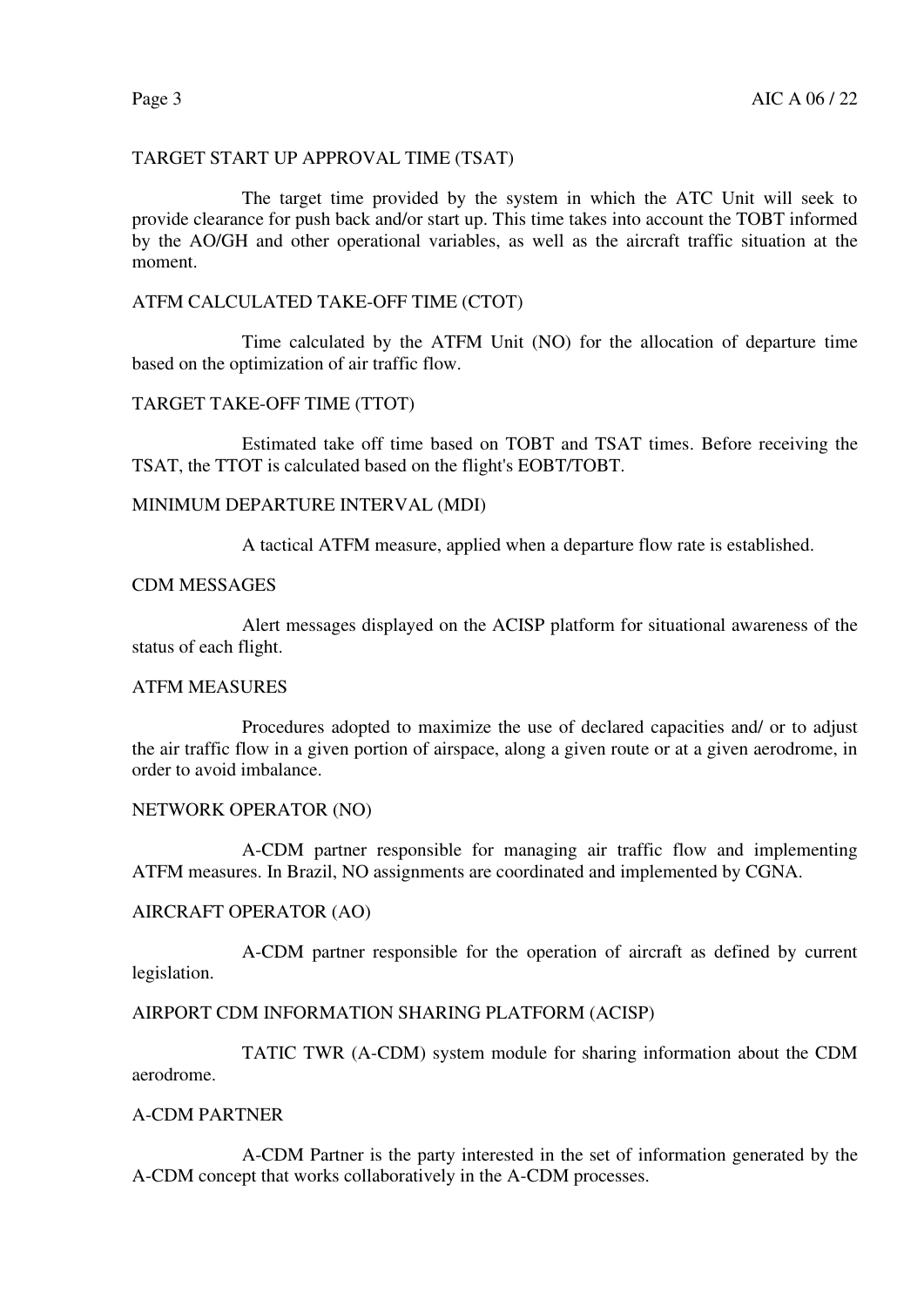### PRE-DEPARTURE SEQUENCER (PDS)

System referring to the A-CDM responsible for the sequencing of departures according to the informed TOBT, seeking an optimized sequence for the aerodrome.

#### AIRPORT SLOT

Permission given by the airport slot coordinator to the aircraft operator, duly coordinated with the regulatory agencies, for the use of the airport infrastructure.

#### TATIC

System used for air traffic information management by the local ATC Unit.

### MINIMUM TURN-ROUND TIME (MTTT)

Minimum aircraft preparation time from arrival block time to "aircraft ready" for a new departure.

#### VALID TOBT

The TOBT that does not have restrictive CDM messages and, therefore, can be confirmed at the appropriate time for the purposes of receiving a TSAT.

#### CONFIRMED TOBT

Every valid TOBT that has reached confirmation time and, therefore, will receive its TSAT.

#### SCHEDULED FLIGHT

Public air transport service, offered to the general public and operated according to a previously published schedule or with regularity such that it constitutes a systematic series of easily identifiable flights.

#### NON-SCHEDULED FLIGHT

Public air transport service, offered to the general public, and which is not characterized as a scheduled air service.

### 1.3.2 ABBREVIATIONS

| A-CDM        | <b>Airport Collaborative Decision Making</b> |
|--------------|----------------------------------------------|
| ACGT         | <b>Actual Commence of Ground Handling</b>    |
| <b>ACISP</b> | <b>A-CDM</b> Information Sharing Platform    |
| AIBT         | <b>Actual In-Block Time</b>                  |
| <b>ALDT</b>  | <b>Actual Landing Time</b>                   |
| AODB         | <b>Airport Operational Database</b>          |
| AOBT         | <b>Actual Off-Block Time</b>                 |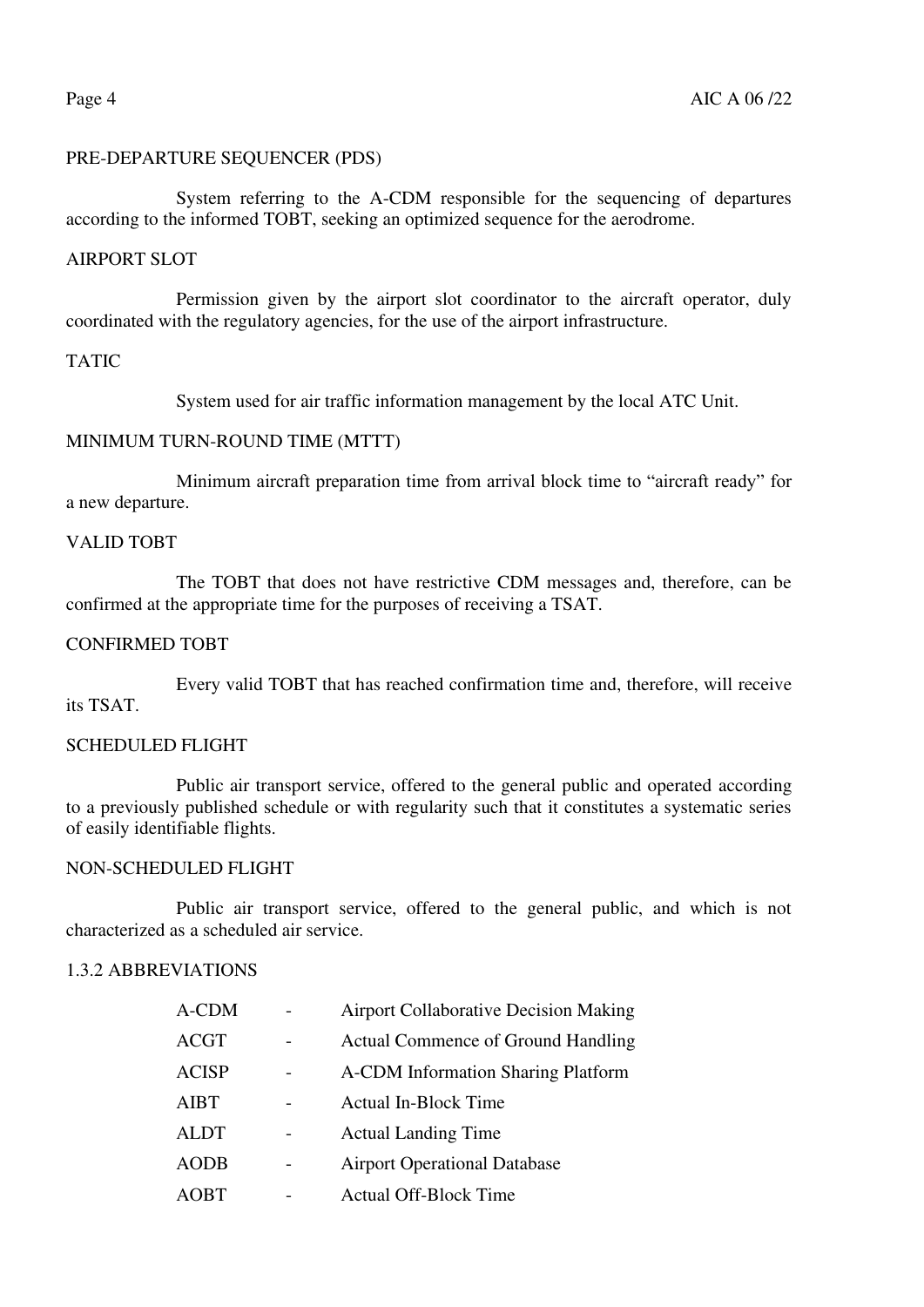|--|--|--|

| <b>AOC</b>   | <b>Airport Operations Centre</b>             |
|--------------|----------------------------------------------|
| AO           | <b>Aircraft Operator</b>                     |
| <b>ARDT</b>  | <b>Actual Ready Time</b>                     |
| <b>ASAT</b>  | Actual Start up Approval Time                |
| <b>ASBT</b>  | <b>Actual Start Boarding Time</b>            |
| <b>ASRT</b>  | <b>Actual Start Up Request Time</b>          |
| <b>ATC</b>   | Air Traffic Control                          |
| <b>ATFM</b>  | Air Traffic Flow Management                  |
| <b>ATM</b>   | Air Traffic Management                       |
| <b>ATS</b>   | Air Traffic Service                          |
| <b>CCO</b>   | <b>Operational Control Centre</b>            |
| <b>CDM</b>   | <b>Collaborative Decision Making</b>         |
| <b>CGNA</b>  | <b>Air Navigation Management Centre</b>      |
| <b>CTOT</b>  | <b>ATFM Calculated Take-off Time</b>         |
| <b>ELDT</b>  | <b>Estimated Landing Time</b>                |
| <b>DECEA</b> | Department of Airspace Control               |
| <b>GH</b>    | <b>Ground Handling</b>                       |
| <b>MDI</b>   | Minimum Departure Interval                   |
| <b>MTTT</b>  | Minimum Turn-Round Time                      |
| NO           | <b>Network Operator</b>                      |
| <b>PDS</b>   | Pre-Departure Sequencer                      |
| <b>SBGR</b>  | São Paulo/Guarulhos International Airport    |
| <b>SOBT</b>  | Scheduled Off-Block Time                     |
| <b>TATIC</b> | <b>Total Air Traffic Information Control</b> |
| <b>TOBT</b>  | Target Off-Block Time                        |
| <b>TTOT</b>  | <b>Target Take-off Time</b>                  |
| <b>TSAT</b>  | Target Start up Approval Time                |

### **2 GENERAL PROVISIONS**

2.1 The Airport Collaborative Decision Making (A-CDM) is an operational concept within the context of ATM (Air Traffic Management) that seeks to improve operational efficiency, predictability and punctuality for the ATM network and for participating partners.

2.2 A-CDM needs a joint and collaborative work from the different partners in order to enable decision making based on better and more accurate information, in which each piece of information is obtained in a standardized manner for complete situational awareness of each partner involved.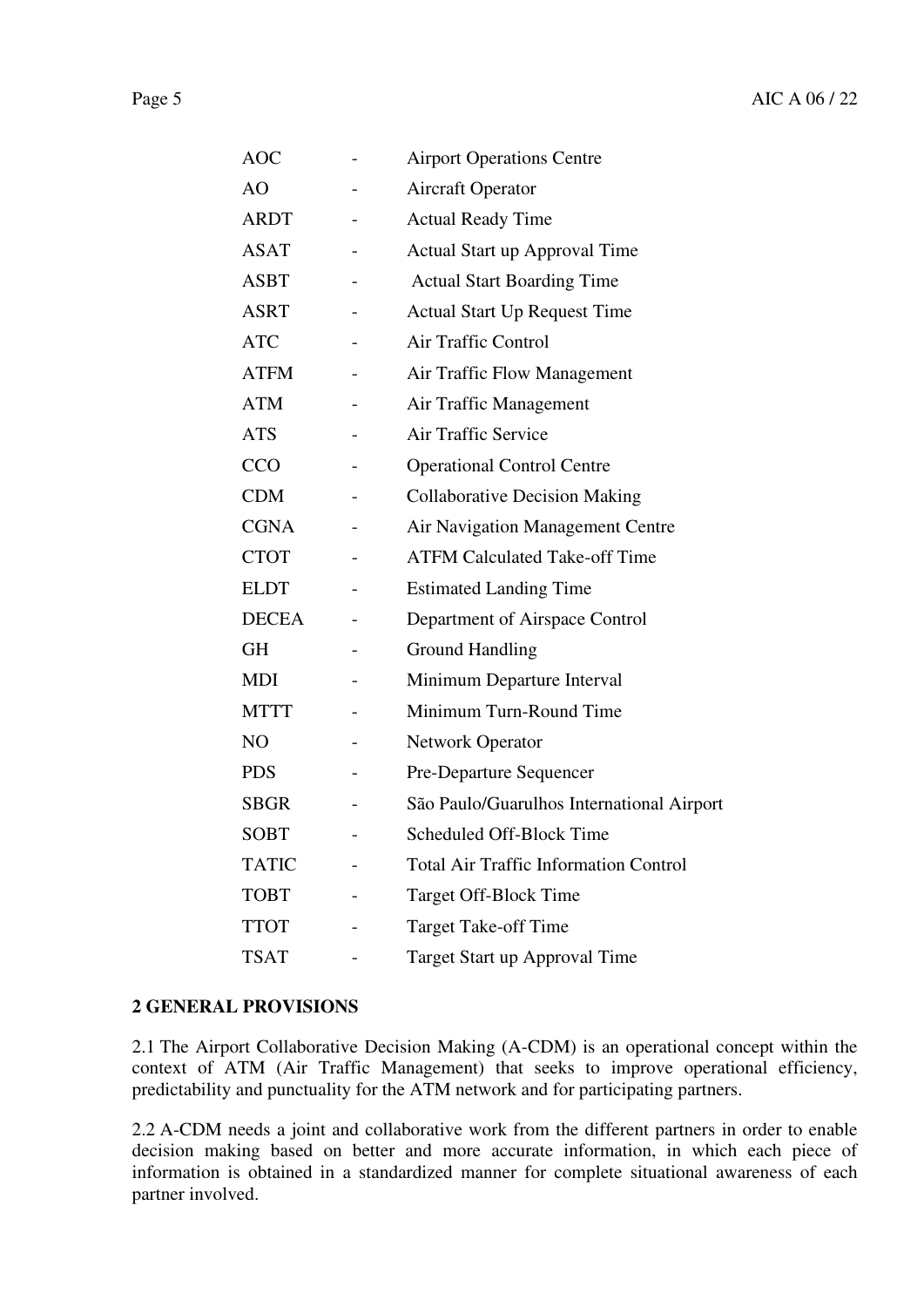2.3 The implementation of A-CDM at an aerodrome transforms many of the communication policies and procedures that have historically dominated the airport operations environment, bringing substantial improvements to all A-CDM partners involved, such as:

- a) Better predictability;
- b) Punctuality performance;
- c) Possibility of automated and strategic ATFM measures;
- d) Reduction of ground movement costs;
- e) Airport infrastructure optimization;
- f) Reduced congestion in the aprons and taxiways; and
- g) Measurement of air traffic performance indicators.

2.4 At times, the objectives of each A-CDM partner are diffuse and can be contradictory or complementary. Each A-CDM partner may not have a complete understanding of the others' operations and priorities. However, all A-CDM partners have the primary objective of seeking efficient, regular and safe air transport for the benefit of the aeronautical community. To achieve this goal there needs to be a collaborative culture in place, seeking a more efficient use of the aerodrome. Thus, the guidelines contained in the specific provisions of this AIC must be strictly complied with to enable the implementation and dissemination of the A-CDM concept in the Brazilian aeronautical community.

### **3 SPECIFIC PROVISIONS**

Below are the A-CDM procedures for operation at the Guarulhos - SP airport, as well as examples of how to use the ACISP platform, insertions and other pertinent data.

### 3.1 ACCESS TO THE AERODROME ACISP PLATFORM

3.1.1 Access to the ACISP platform will be by means of a computer with Internet access at https://taticacdm.saipher.com.br.

3.1.2 Access will be allowed to A-CDM partners through a user identifier (User-ID) and a password.

3.1.3 Accreditation for access to the platform must be made at https://taticacdm.saipher.com.br. If in doubt, the operator may contact the aerodrome's A-CDM support.

3.1.4 Viewing and entering information on the ACISP platform will take place according to the profile of each user.

3.1.5 The application for accessing the ACISP platform via mobile devices (summary version) can be obtained at https://taticacdm.saipher.com.br.

3.1.6 For the purposes of information control and security, all operations on the ACISP platform will be recorded by user, date and time of the event.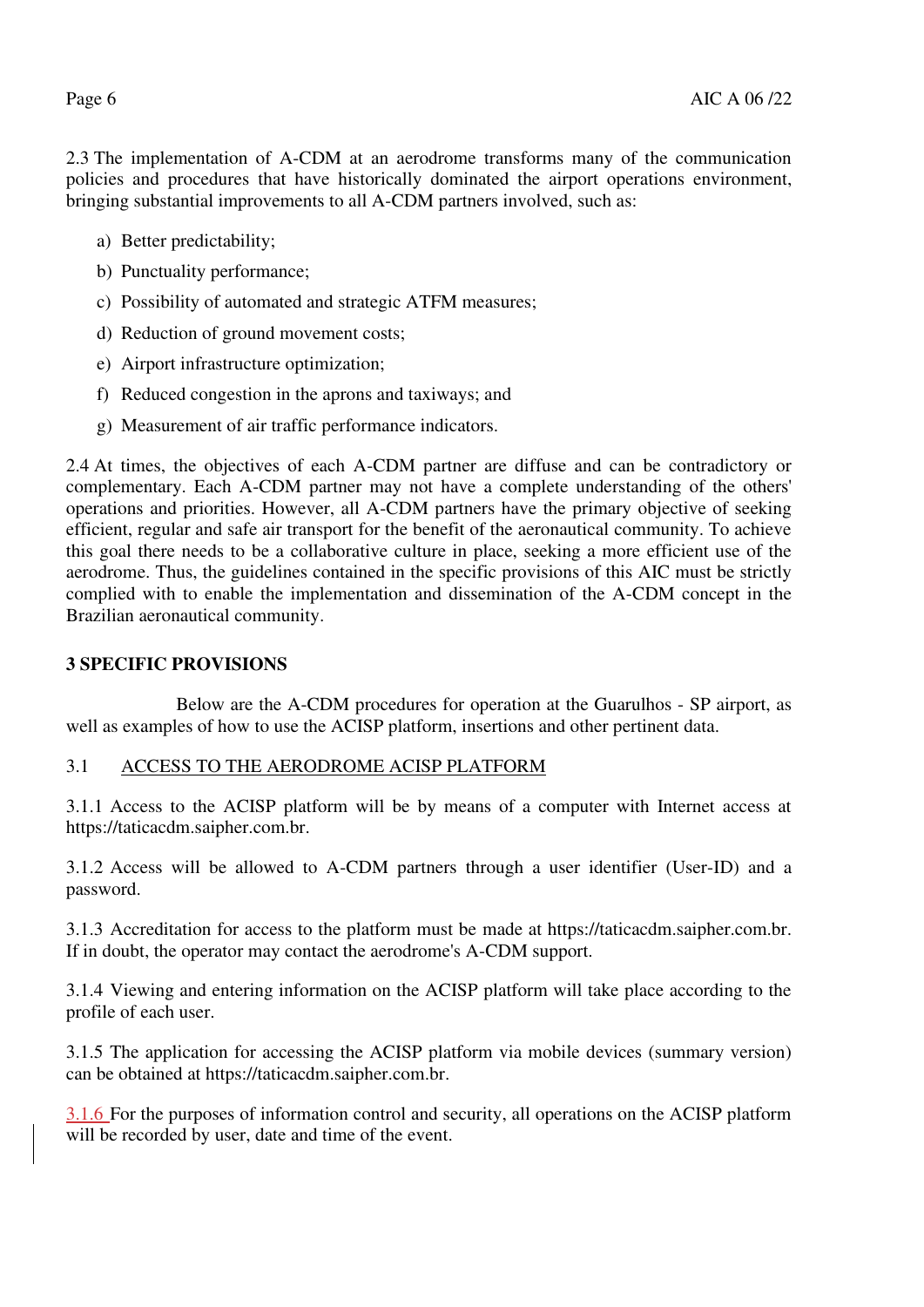# 3.2 PRESENTATION OF FLIGHTS ON THE ACISP PLATFORM

# 3.2.1 *ARRIVALS*

3.2.1.1 Flights scheduled to arrive at SBGR will be presented in the "Arrivals" tab 3 (three) hours before their estimated landing time (ELDT).

# 3.2.2 *DEPARTURES*

3.2.2.1 Flights scheduled to depart from SBGR will be shown in the "Departures" tab 3 (three) hours before the EOBT.

3.2.2.2 The aircraft operator (AO), or Ground Handler (GH) when delegated by the AO, will be responsible for checking its respective flight on the ACISP platform. In case of lack of registration, it must contact the GRU CCO.

# 3.3 FLIGHT PLAN VALIDATION

Flights departing from the SBGR aerodrome will have the flight plan data confronted with data from the respective airport slots, such as: EOBT (Estimated Off-Block Time), aircraft type, destination aerodrome and aircraft registration (when informed in the flight plan).

### 3.4 CHANGE IN THE FLIGHT NETWORK (SCHEDULED TRANSPORT)

3.4.1 The aircraft operator (AO) shall update the GRU CCO (AOC) on the changes related to flights in its air flights schedule up to 1 (one) hour before the EOBT. The AOC will immediately update this information in its database (AODB) for updating the ACISP.

### 3.5 TOBT FIELD

3.5.1 On the ACISP platform, there will be a column for displaying the TOBT.

3.5.2 For reference and situational awareness only, until the user enters the TOBT manually, the ACISP platform will display a TOBT value based on the estimated arrival of the aircraft, minimum turn-round time (MTTT) and EOBT. **This value is for user reference only and will not be used automatically by the system.** The time will be displayed according to figure 1.



Figure 1 - Displaying of TOTBT based on estimated arrival of the aircraft

# 3.6 TOBT ENTERED BY THE USER

3.6.1 The aircraft operator (AO), or Ground Handler (GH), will be responsible for manually inserting its TOBT into the ACISP platform at least 30 (thirty) minutes before the proposed time.

3.6.2 The ACISP platform will only allow the insertion of TOBT in the period between -15/+ 45 minutes from the EOBT time.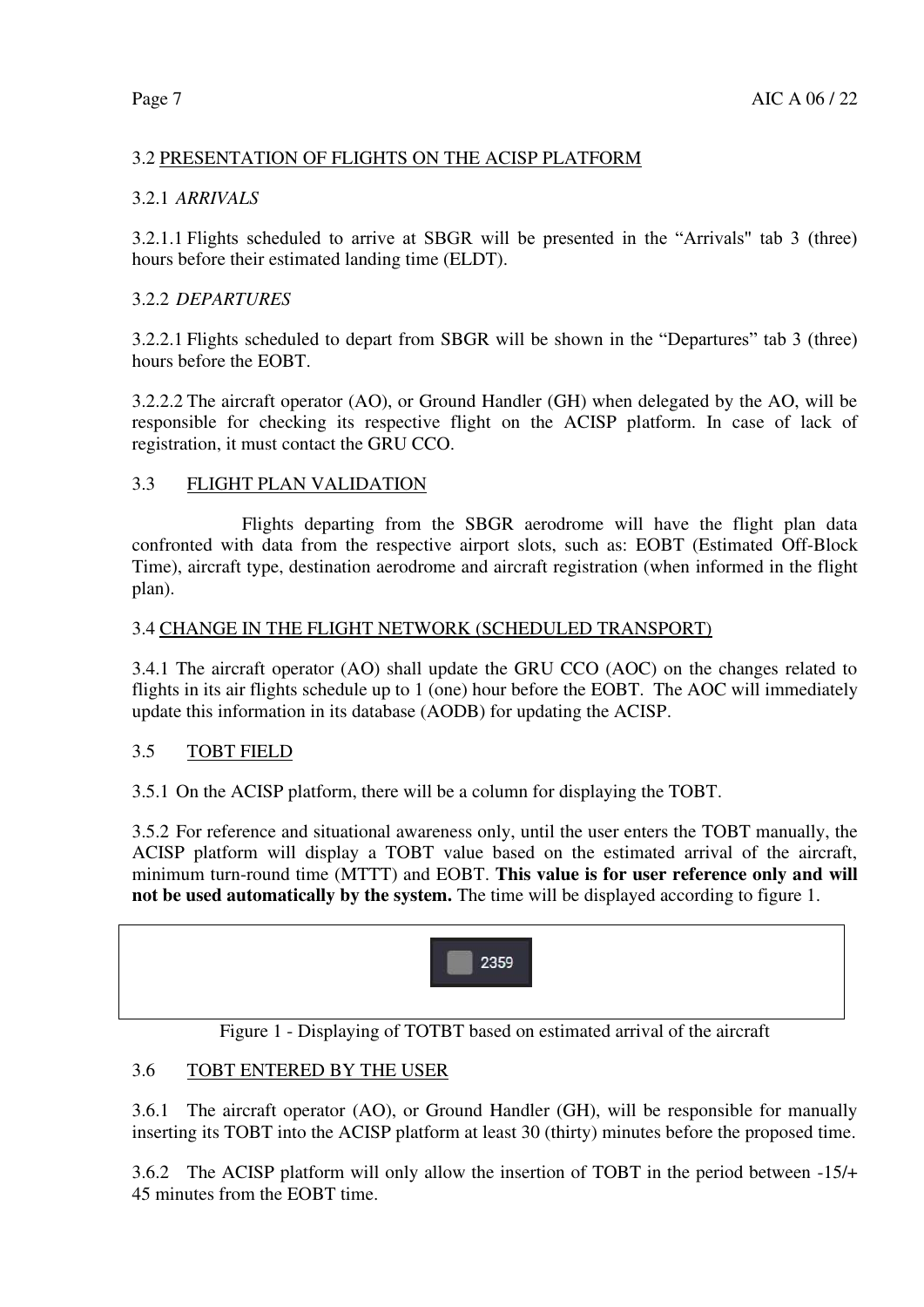3.6.3 After inserting a valid TOBT, the platform will be displayed according to Figure 2.



Figure 2 - Displaying after inserting a valid TOBT

3.6.4 If there is one or more restrictive CDM messages for the flight, the inserted TOBT will be displayed in yellow to alert the user of the condition so that he/she can solve the problem up to 30 minutes before TOBT, as indicated in Figure 3.



Figure 3 - Displaying of TOBT with restrictive CDM messages

3.6.5 TOBT insertion can also be performed through the SBGR AODB (AMS) platform. However, alerts and validation messages will not be provided through this platform, being restricted to the ACISP platform.

# 3.7 TOBT CHANGES BEFORE CONFIRMATION

3.7.1 Until the TOBT confirmation time, the user can change this time as many times as necessary.

3.7.2 Any time the aircraft operator perceives the impossibility of complying with the TOBT, it must correct the proposed time.

3.7.3 Any insertion of a new TOBT will only be accepted at least 30 (thirty) minutes before the proposed time.

# 3.8 TOBT CONFIRMATION

3.8.1 The TOBT, previously entered by the AO/GH, will be confirmed automatically by the system 30 (thirty) minutes before the proposed time.

3.8.2 The system will be displayed according to Figure 4, informing the proximity of the TOBT confirmation time 5 (five) minutes in advance.



Figure 4 - Displaying of proximity of the TOBT confirmation time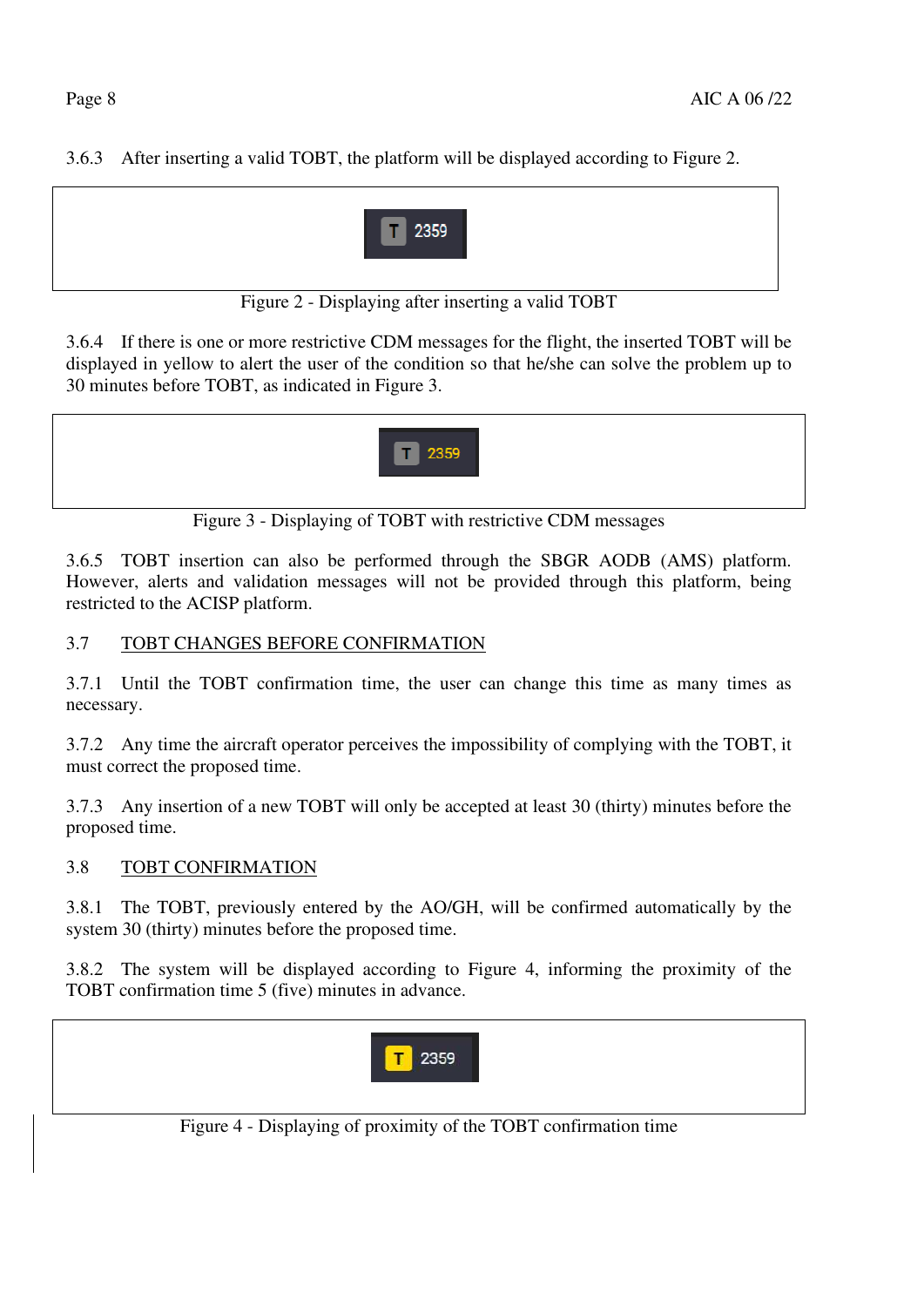3.8.3 After the TOBT has been confirmed by the system, it will be displayed according to Figure 5, to inform the user that the TOBT has been confirmed.



Figure 5 – Displaying of TOBT confirmation

3.8.4 If there is one or more restrictive CDM messages for the flight, the TOBT **will not be confirmed**. In that case, it will be displayed according to Figure 6.



Figure 6 - Displaying of unconfirmed TOBT

In this case (in which the user has not corrected the restrictive situation until the confirmation time), he/she must do so and insert a new TOBT.

3.8.5 If a CHG or DLA message is sent to the AIS Unit changing a (previously valid) TOBT into an invalid one (-15/+45 minutes from the EOBT), an alert message will be displayed on the ACISP platform for the user to correct this and the TOBT will not be confirmed.

# 3.9 TSAT ISSUE

3.9.1 After confirmation of the TOBT, the Pre-Departure Sequencer (PDS) will issue the TSAT according to the established prioritization criteria. This time will be displayed in the TSAT column of the ACISP platform, as indicated in figure 7.



Figure 7 – Displaying of TSAT issuance

3.9.2 If the TSAT is not issued within 5 (five) minutes after confirmation of the TOBT, the user must contact the GRU CCO.

3.9.3 The aerodrome's ATC Unit has the autonomy to change the TSAT issued by the PDS, in order to make specific adjustments to optimize traffic.

3.9.4 If a CTOT time is established by the ATFM Unit, the platform will present a TSAT immediately, regardless of the TOBT confirmation time. In this case, if a TOBT is inserted later with a proposed time after the already established TSAT, it will be changed to a new TSAT and the CTOT measure will be removed.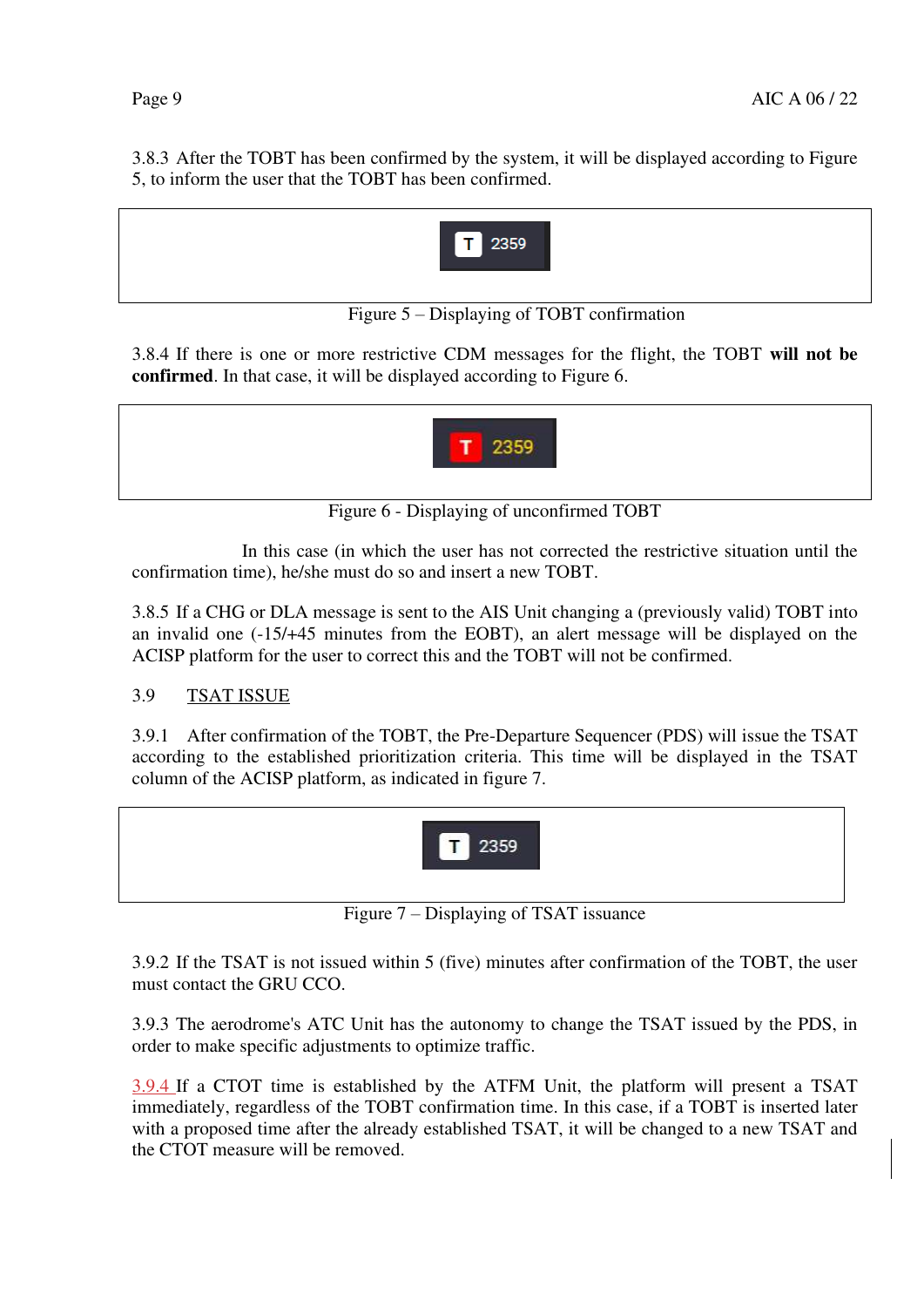### 3.10 TOBT CHANGES AFTER TSAT ISSUANCE

3.10.1 If the operator, after receiving the TSAT, realizes the impossibility of complying with the TOBT and wants to adjust its schedule, it can do so without prejudice to the TSAT, as long as the proposed TOBT time is earlier than the TSAT already issued.

3.10.2 Any insertion of a new TOBT will only be accepted at least 30 (thirty) minutes before the proposed time.

3.10.3 If the change occurs for a new TOBT after the TSAT already issued, the system will allocate a new TSAT according to the availability of the aerodrome.

3.10.4 Changes to the TOBT to times later than the TSAT, with the consequent loss thereof, will have their priority reduced for the purposes of traffic sequencing, so as not to affect the later aircraft that are complying with their respective TSAT.

#### 3.11 TTOT

3.11.1 After entering the TOBT, the target take off time will be displayed to optimize the use of the aerodrome (TTOT). When issuing the TSAT, the TTOT will be updated.

3.11.2 This time is a reference to be pursued, but it has no priority over the ground operations coordination carried out as needed by ATC Unit.

#### 3.12 FLIGHTS WITH CTOT

3.12.1 A flight with CTOT will be handled by the system to comply with the take off window allocated by the ATFM Unit (NO).

3.12.2 If a CTOT time is established by NO, the platform will display a TSAT immediately, regardless of the TOBT confirmation time.

3.12.3 3.12.3 The NO **will seek** to issue the CTOT with a minimum advance of 2 (two) hours from the flight plan EOBT.

#### 3.13 ACTUAL START BOARDING TIME (ASBT)

3.13.1 For scheduled (S) and non-scheduled (N) aviation flights, the AO/GH must enter the start boarding time, which can be done both by the aerodrome's AODB system and by the ACISP platform itself.

### 3.14 ACTUAL START UP REQUEST TIME (ASRT)

3.14.1 The aircraft must be ready for start up and/or push back at the time informed by the AO/GH and **keep watch** for the GND position (TOBT).

3.14.2 The pilot **shall** request, via phone and at the established frequency, the engine start up within the **TSAT +/- 5 minutes** period.

3.14.3 If the request for start up and/or push back does not occur within 5 minutes after TSAT, it will be **canceled** and start up approval will not be issued by the ATC Unit. In this case, it will be necessary for the AO/GH to insert a new TOBT to receive a new TSAT.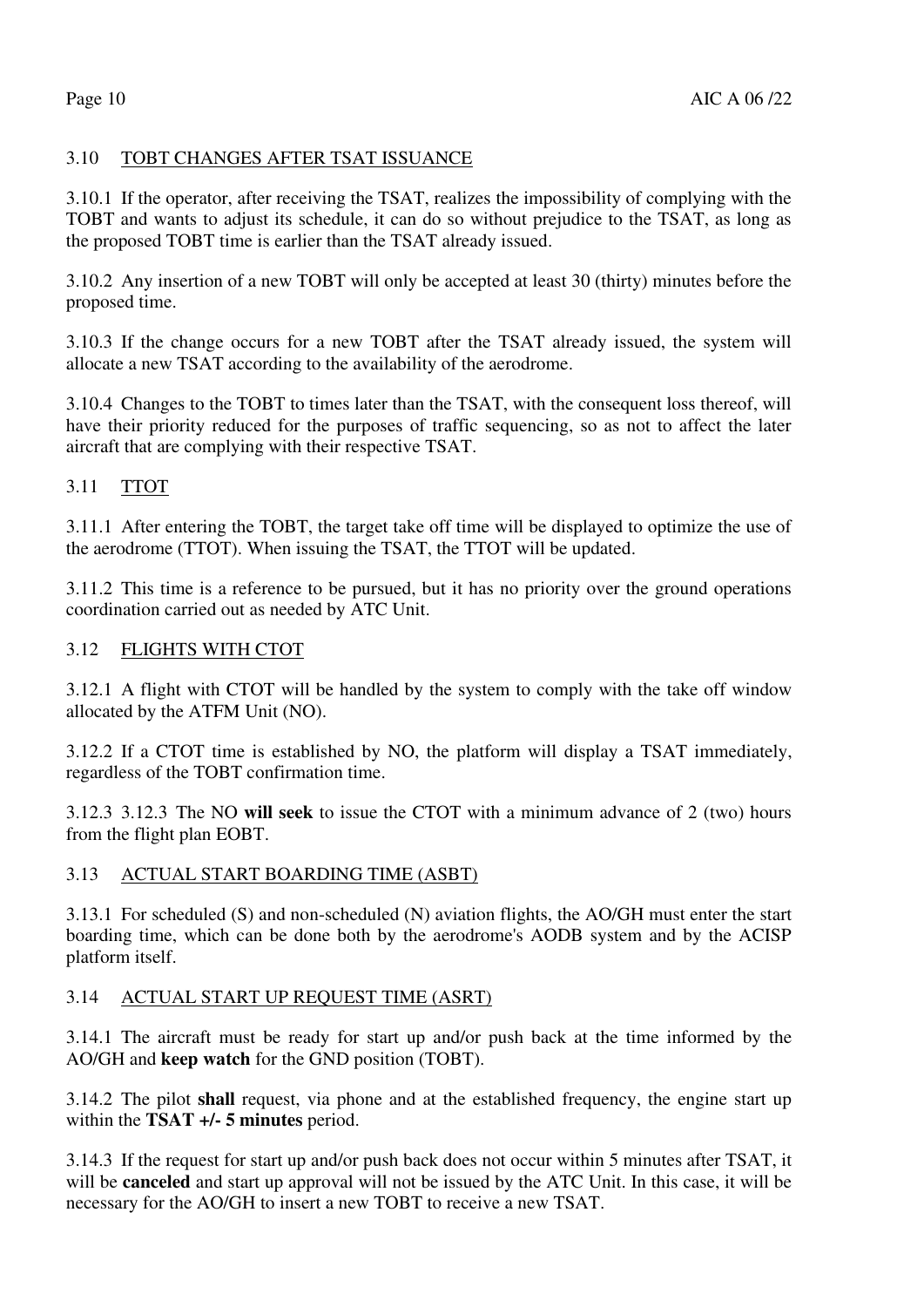# 3.15 ACTUAL START UP APPROVAL TIME (ASAT)

3.15.1 The control tower will seek to issue approval for engines start up within the TSAT +/- 5 minutes window, subject to the necessary traffic coordination.

# 3.16 ENGINES START UP

3.16.1 The engines start up and/or **push back** (AOBT) **shall** be initiated within 5 (five) minutes after approval (ASAT).

3.16.2 If the engines start up and/or push back (AOBT) is not started within 5 (five) minutes after approval, the flight will be subject to the cancellation of its TSAT by the ATC Unit, according to the legislation in force.

3.16.3 If after push back and/or start up, or during taxi-out, there is a need for the aircraft to return to the parking position, the TSAT and TOBT will be cancelled automatically. In this case, the AO/GH shall enter a new TOBT on the ACISP platform (there will be no restriction of the 30 (thirty) minutes in advance rule).

# 3.17 CDM ALERTS AND MESSAGES

3.17.1 CDM alerts and messages will be displayed on the ACISP platform, on the "Timeline" tab and on the "Alerts" tab, for user's situational awareness.

3.17.2 The purpose of alerts and messages from the ACISP platform is to guide those responsible for resolving the pending issues that may cause TOBT invalidation, at confirmation time.

3.17.3 In cases where there are divergences between the flight plan x airport slot data, as mentioned in item 3.3.1, the ACISP platform will display a restrictive message.

3.17.4 Restrictive messages will be displayed on the platform in red, while alert messages will be displayed in yellow, according to Figures 8 and 9.

Figure 8 – Displaying of restrictive messages

19:15 CDM09: Boarding not started

Figure 9 - Displaying of alert messages

3.17.5 If there is one or more restrictive messages for a flight at the time of TOBT confirmation, there will be no TSAT confirmation/allocation.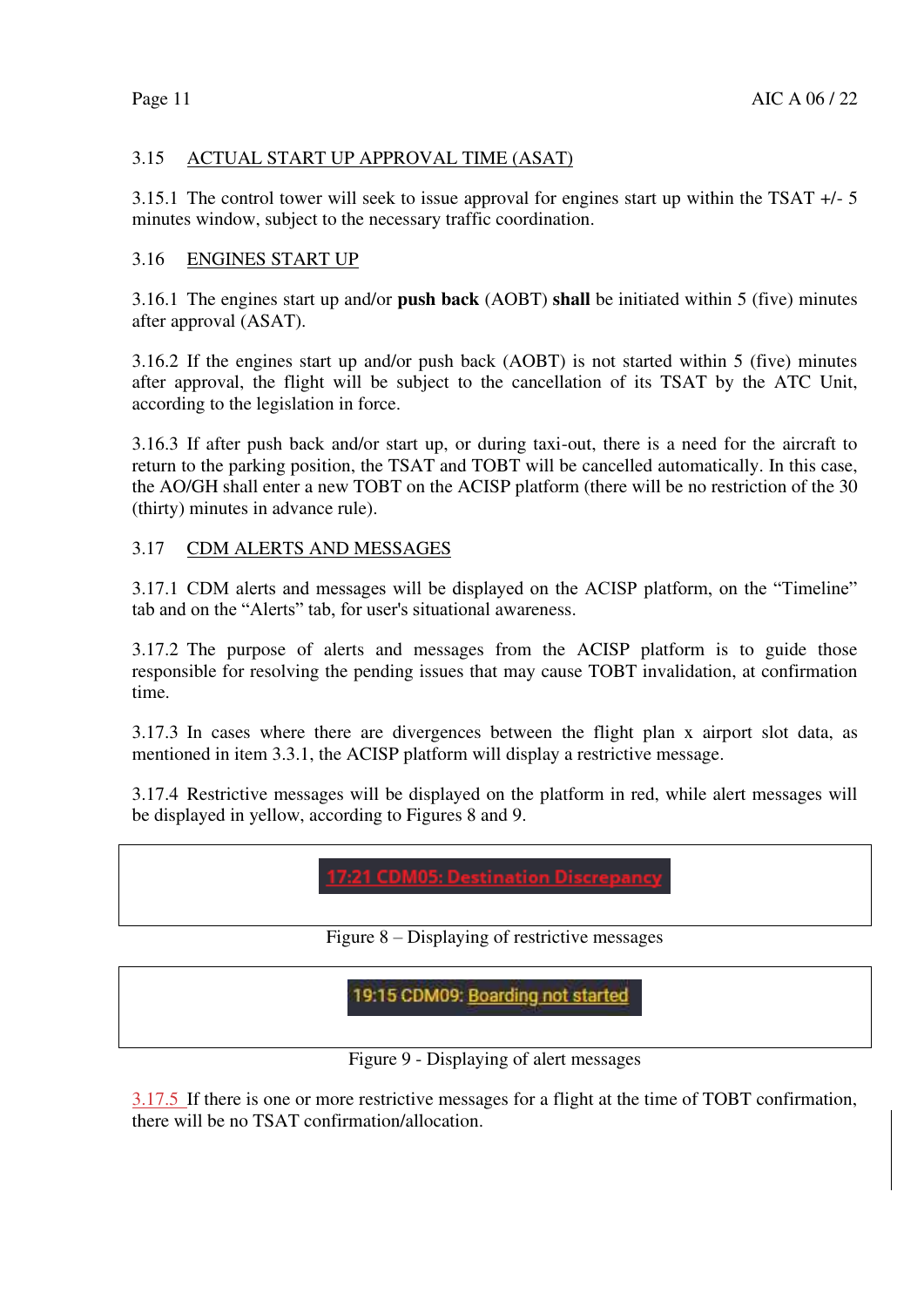3.17.53.17.6 The restrictive CDM messages are:

- a) CDM01: No Airport Slot Available, or slot already correlated;
- b) CDM02: SOBT vs. EOBT discrepancy;
- c) CDM03: Aircraft Type discrepancy;
- d) CDM04: Aircraft Registration discrepancy;
- e) CDM05: First Destination discrepancy;
- f) CDM08: EOBT Compliance Alert; and
- g) CDM13: No ATC Flight Plan Available.

3.17.63.17.7 In the case of restrictive messages, the AO/GH must correct the condition up to 30 (thirty) minutes before the TOBT so that it can be confirmed. If the correction requires coordination with the airport administrator, contact should be made with the GRU CCO.

### 3.18 A-CDM EXCEPTIONS

3.18.1 Aircraft operating at the SBGR aerodrome will be subject to the A-CDM rules of procedures contained in this AIC, with the exception of:

- a) Rotorcraft with flight plan under visual flight rules (V or Z);
- b) Aircraft with VOCOM flight plan;
- c) Aircraft in Aerospace Defense mission;
- d) Aircraft in military operation (war or internal security mission);
- e) Aircraft in SAR operation; and
- f) Aircraft carrying the President of the Republic.

3.18.2 In the cases provided as an exception to the A-CDM procedures, the aircraft operator (AO) and the ATC Unit must disregard the ACISP platform and carry out the procedures in accordance with the air traffic rules in force.

### 3.19 CONTINGENCIES

3.19.1 The A-CDM operating condition at the SBGR aerodrome will be informed via the current ATIS message.

3.19.2 If there is an interruption of the A-CDM procedures greater than 60 (sixty) minutes, this condition will also be informed through NOTAM.

3.19.3 If the message "A-CDM NOT AVAILABLE" is displayed on the ACISP platform, the A-CDM procedures will be suspended. In that case, the period in which the flights will be released under the A-CDM rules will be informed. The procedures for the aerodrome will be those provided for in current legislation.

3.19.4 If the user is unable to access the ACISP platform or perceives any type of discrepancy related to the system, he/she should contact the aerodrome's A-CDM support.